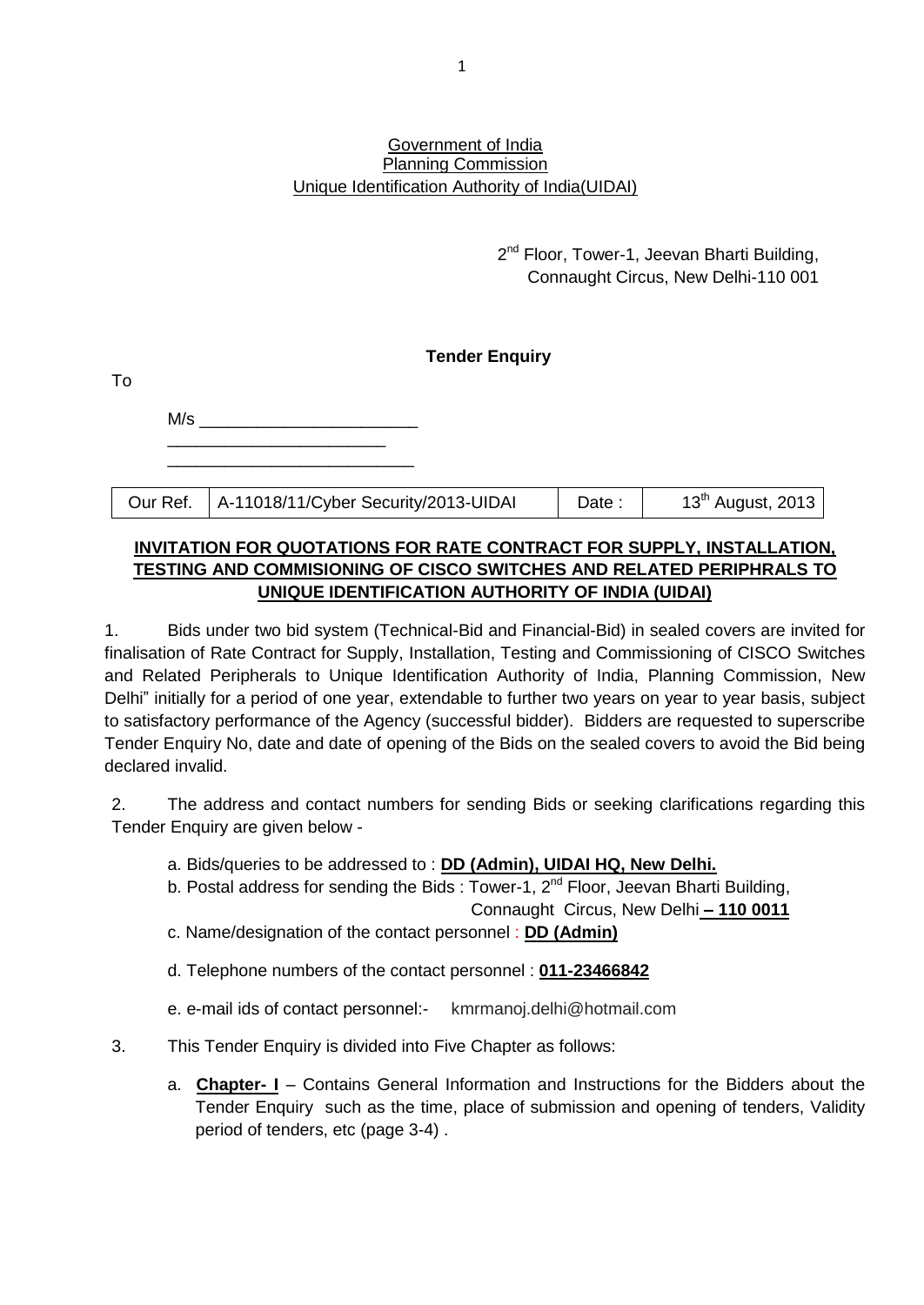- b. **Chapter- II** Conditions of Contract which will form part of the contract with successful bidder (page 5-12) .
- c. **Chapter- III** Schedule of Requirement i.e. essential details of the items/services required, such as the Schedule of Requirements (SOR), Technical Specifications, Delivery Period, Mode of Delivery and Consignee details (page 13).
- d. **Chapter- IV** Specifications and allied Technical Details (Page 14 and 16-18).
- e. **Chapter- V** Price Schedule (to be utilised by the bidders for quoting their prices) Contains Evaluation Criteria and Format for Price Bids (Page 15).

5. This Tender Enquiry is being issued with no financial commitment and the Purchaser (UIDAI) reserves the right to change or vary any part thereof at any stage. Purchaser (UIDAI) also reserves the right to withdraw the TENDER ENQUIRY, should it become necessary at any stage.

6. Each page of this tender enquiry is to be signed by the tenderer and following certificate given in the offer letter as a token of having read all terms and conditions and accept the same:

`I/WE HEREBY DECLARE THAT ALL THE TERMS AND CONDITIONS GIVEN IN TENDER NO. A-11018/11/Cyber Security/2013-UIDAI dated 13<sup>th</sup> August, 2013 ARE ACCEPTED BY ME/US ON BEHALF OF MY/OUR FIRM '

7. The cost of tender is Rs. 500/- (Rupees Five Hundred Only) (non refundable). The payment will be accepted by Demand Draft/Pay Order in favour of PAO, UIDAI, payable at New Delhi only (cash will not be accepted).

> **(Manoj Kumar)** DD (Admin)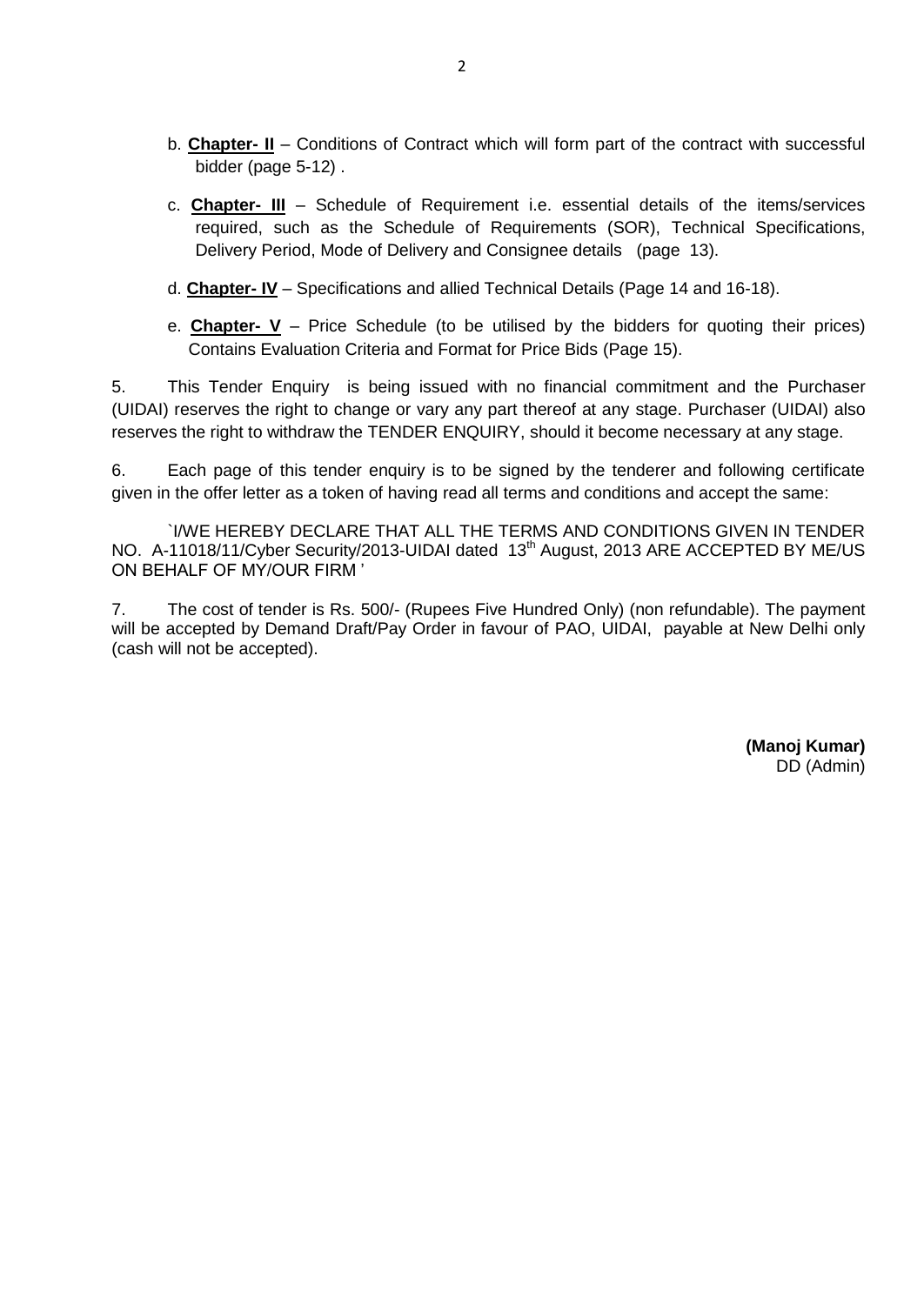# **Chapter-1 – Instructions to Bidders**

# **1. Last date and time for depositing the Bids: 04th September, 2013 BY 1430 HRS.**

The sealed quotations under two-bid system i.e. Technical-Bid and Financial-Bid in sealed covers should be deposited/reach by the due date and time. Both the sealed bids should be enclosed in a third envelop superscribing as "Tender for Supply, Installation, Testing and Commissioning of CISCO Switches and Related Peripherals to Unique Identification Authority of India (UIDAI), Planning Commission, New Delhi".

**2. Manner of depositing the Bids**: Sealed quotations should either be dropped in the Tender Box or sent by registered post at the address given above so as to reach by the due date and time. Late tenders will not be considered. No responsibility will be taken for postal delay or non delivery/ non-receipt of Bid documents. Bids sent by FAX or e-mail will not be considered.

# **3. Time and date for opening of Bids : 04th September, 2013 BY 1500 HRS.**

(If due to any exigency, the due date for opening of the Technical-Bid is declared a closed holiday, then it will be opened on the next working day at the same time or on any other day/time, as intimated by the Purchaser (UIDAI))**.** 

# **4. Location of the Tender Box: Tower-1, 2nd Floor, Jeevan Bharti Building, Connaught Place, New Delhi-110 001.**

# **5. Place of opening of the Bids: Conference Hall, Tower-2, 3rd Floor, Jeevan Bharti Building, Connaught Place, New Delhi-110 001.**

The Bidders may depute their representatives, duly authorized in writing, to attend the opening of Quotation on the due date and time. Rates and important commercial/technical clauses quoted by all Bidders will be read out in the presence of the representatives of all the Bidders.

**6. Two-Bid system**: In case of the Two-bid system, only the Technical Bid would be opened at the time and date mentioned above. Date of opening of the Financial Bid will be intimated after acceptance of the Technical Bids. Financial Bids of only those firms will be opened, whose Technical Bids are found compliant/suitable after Technical evaluation is done by the Purchaser (UIDAI).

**7. Forwarding of Bids –** Bids should be forwarded by Bidders under their original memo / letter pad inter alia furnishing details like TIN number, VAT/CST number, Bank address with EFT Account if applicable, etc and complete postal & e-mail address of their office.

**8. Clarification regarding contents of the TENDER ENQUIRY/PRE BID MEETING: A pre bid meeting to discuss the issues/ clarifications of the RFP will be held at 1500 hrs on 21st August, 2013 in O/o of UIDAI HQ at Conference Hall, 3rd Floor, Tower-II, Jeevan Bharti Building, Connaught Circus, New Delhi. The** queries and clarification by the purchasers will be sent to all prospective bidders by mail.

**9. Modification and Withdrawal of Bids:** A bidder may modify or withdraw its bid after submission provided that the written notice of modification or withdrawal is received by the Purchaser (UIDAI) prior to deadline prescribed for submission of bids. A withdrawal notice may be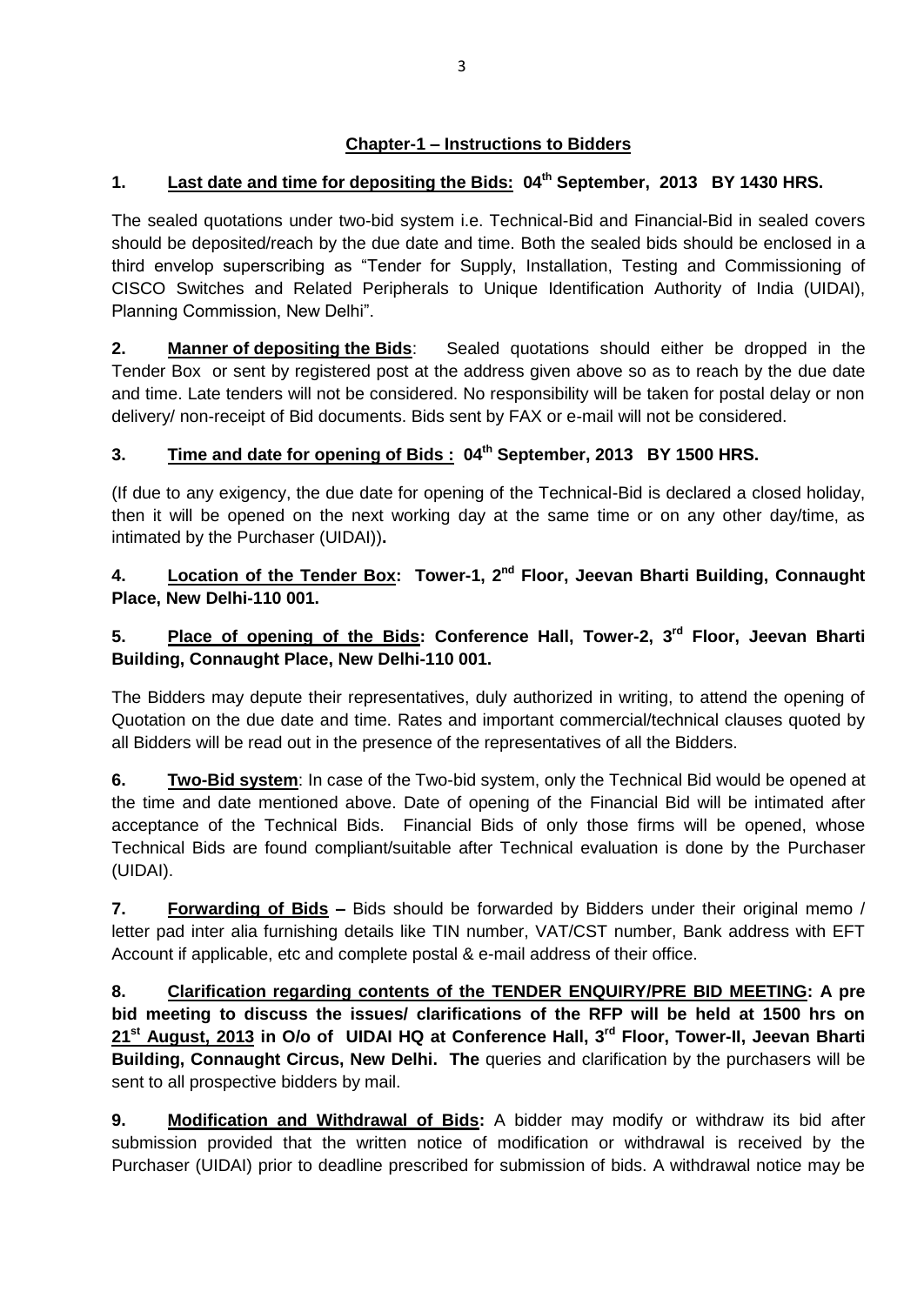sent by fax but it should be followed by a signed confirmation copy to be sent by post and such signed confirmation should reach the purchaser not later than the deadline for submission of bids. No bid shall be modified after the deadline for submission of bids. No bid may be withdrawn in the interval between the deadline for submission of bids and expiration of the period of bid validity specified. Withdrawal of a bid during this period will result in Bidder's forfeiture of bid security.

**10. Clarification regarding contents of the Bids:** During evaluation and comparison of bids, the Purchaser (UIDAI) may, at its discretion, ask the bidder for clarification of its bid. The request for clarification will be given in writing and no change in prices or substance of the bid will be sought, offered or permitted. No post-bid clarification on the initiative of the bidder will be entertained.

**11. Rejection of Bids:** Canvassing by the Bidder in any form, unsolicited letter and post-tender correction may invoke summarily rejection with forfeiture of EMD. Conditional tenders will be rejected.

**12. Unwillingness to quote:** Bidders unwilling to quote should ensure that intimation to this effect reaches before the due date and time of opening of the Bid, failing which the defaulting Bidder may be delisted for the given range of items as mentioned in this TENDER ENQUIRY.

**13. Validity of Bids:** The Bids should remain valid for a period of **120 days** from the last date of submission of the Bids.

**14. Earnest Money Deposit:–** Bidders are required to submit Earnest Money Deposit (EMD) for an amount of Rs. 40,000/- (Rs. Forty Thousand Only) along with their bids. The EMD may be submitted in the form of an Account Payee Demand Draft/Pay Order from any of the public sector banks or a private sector bank authorized to conduct government business. EMD of the unsuccessful bidders will be returned to them at the earliest after expiry of the final bid validity and latest on or before the 30th day after the award of the contract. The Bid Security of the successful bidder would be returned, without any interest whatsoever, after the receipt of Performance Security as called for in the contract. **EMD is not required to be submitted by those Bidders who are registered with the Central Purchase Organization (e.g. DGS&D), National Small Industries Corporation (NSIC).** The EMD will be forfeited if the bidder withdraws or amends, impairs or derogates from the tender in any respect within the validity period of their tender. The EMD shall stand forefeited in case the successful bidder does not accept the LOI on award of worked services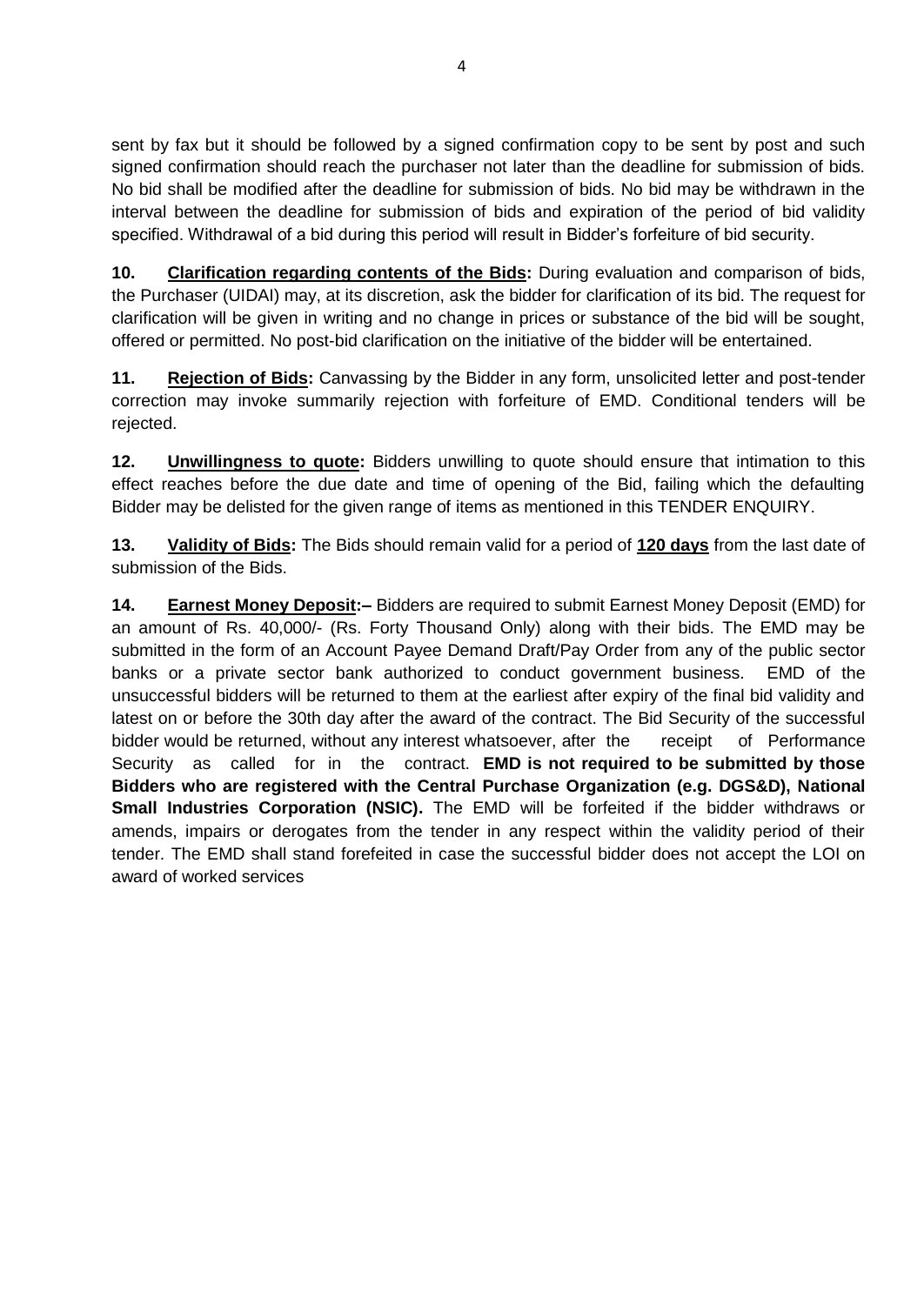The Bidder is required to give confirmation of their acceptance of the Conditions of the Request for Proposal mentioned below which will automatically be considered as part of the Contract concluded with the successful Bidder (i.e. Successful Bidder(lowest bidder) in the Contract) as selected by the Purchaser (UIDAI). Failure to do so may result in rejection of the Bid submitted by the Bidder.

1. **Law:** The Contract shall be considered and made in accordance with the laws of the Republic of India. The contract shall be governed by and interpreted in accordance with the laws of the Republic of India.

2. **Effective Date of the Contract**: The contract shall come into effect on the date of signatures of both the parties on the contract (Effective Date) and shall remain valid until the completion of the obligations of the parties under the contract. The deliveries and supplies and performance of the services shall commence from the effective date of the contract.

3. **Arbitration**: All disputes or differences arising out of or in connection with the Contract shall be settled by bilateral discussions. Any dispute, disagreement or question arising out of or relating to the Contract or relating to construction or performance, which cannot be settled amicably, may be resolved through arbitration.

4. **Penalty for use of Undue influence** : The Successful Bidder(lowest bidder) undertakes that he has not given, offered or promised to give, directly or indirectly, any gift, consideration, reward, commission, fees, brokerage or inducement to any person in service of the Purchaser (UIDAI) or otherwise in procuring the Contracts or forbearing to do or for having done or forborne to do any act in relation to the obtaining or execution of the present Contract or any other Contract with the Government of India for showing or forbearing to show favour or disfavour to any person in relation to the present Contract or any other Contract with the Government of India. Any breach of the aforesaid undertaking by the Successful Bidder(lowest bidder) or any one employed by him or acting on his behalf (whether with or without the knowledge of the Successful Bidder(lowest bidder)) or the commission of any offers by the Successful Bidder(lowest bidder) or anyone employed by him or acting on his behalf, as defined in Chapter IX of the Indian Penal Code, 1860 or the Prevention of Corruption Act, 1986 or any other Act enacted for the prevention of corruption shall entitle the Purchaser (UIDAI) to cancel the contract and all or any other contracts with the Successful Bidder(lowest bidder) and recover from the Successful Bidder(lowest bidder) the amount of any loss arising from such cancellation. A decision of the Purchaser (UIDAI) or his nominee to the effect that a breach of the undertaking had been committed shall be final and binding on the Successful Bidder(lowest bidder). Giving or offering of any gift, bribe or inducement or any attempt at any such act on behalf of the Successful Bidder(lowest bidder) towards any officer/employee of the Purchaser (UIDAI) or to any other person in a position to influence any officer/employee of the Purchaser (UIDAI) for showing any favour in relation to this or any other contract, shall render the Successful Bidder(lowest bidder) to such liability/ penalty as the Purchaser (UIDAI) may deem proper, including but not limited to termination of the contract, imposition of penal damages, forfeiture of the Bank Guarantee and refund of the amounts paid by the Purchaser (UIDAI).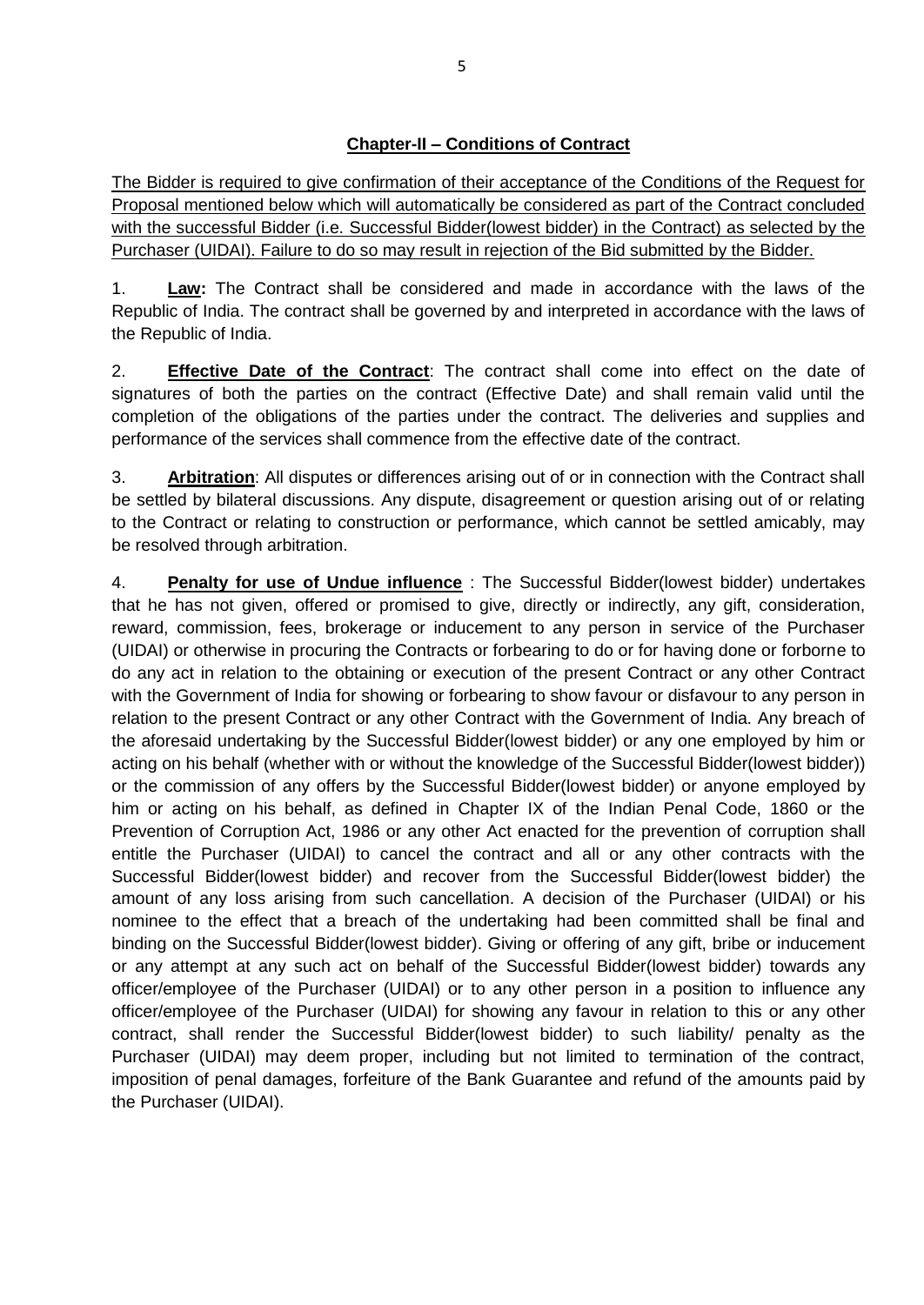5. **Agents / Agency Commission** : The Successful Bidder(lowest bidder) confirms and declares to the Purchaser (UIDAI) that the Successful Bidder(lowest bidder) is the original manufacturer of the stores/provider of the services referred to in this Contract and has not engaged any individual or firm, whether Indian or foreign whatsoever, to intercede, facilitate or in any way to recommend to the Government of India or any of its functionaries, whether officially or unofficially, to the award of the contract to the Successful Bidder(lowest bidder); nor has any amount been paid, promised or intended to be paid to any such individual or firm in respect of any such intercession, facilitation or recommendation. The Successful Bidder(lowest bidder) agrees that if it is established at any time to the satisfaction of the Purchaser (UIDAI) that the present declaration is in any way incorrect or if at a later stage it is discovered by the Purchaser (UIDAI) that the Successful Bidder(lowest bidder) has engaged any such individual/firm, and paid or intended to pay any amount, gift, reward, fees, commission or consideration to such person, party, firm or institution, whether before or after the signing of this contract, the Successful Bidder(lowest bidder) will be liable to refund that amount to the Purchaser (UIDAI). The Successful Bidder(lowest bidder) will also be debarred from entering into any supply Contract with the Government of India for a minimum period of five years. The Purchaser (UIDAI) will also have a right to consider cancellation of the Contract either wholly or in part, without any entitlement or compensation to the Successful Bidder(lowest bidder) who shall in such an event be liable to refund all payments made by the Purchaser (UIDAI) in terms of the Contract along with interest at the rate of 2% per annum above RBI borrowing Rate. The Purchaser (UIDAI) will also have the right to recover any such amount from any contracts concluded earlier with the Government of India.

6. **Access to Books of Accounts** : In case it is found to the satisfaction of the Purchaser (UIDAI) that the Successful Bidder(lowest bidder) has engaged an Agent or paid commission or influenced any person to obtain the contract as described in clauses relating to Agents/Agency Commission and penalty for use of undue influence, the Successful Bidder(lowest bidder), on a specific request of the Purchaser (UIDAI), shall provide necessary information/ inspection of the relevant financial documents/information.

7. **Non-disclosure of Contract documents** : Except with the written consent of the Purchaser (UIDAI)/ Successful Bidder(lowest bidder), other party shall not disclose the contract or any provision, specification, plan, design, pattern, sample or information thereof to any third party.

8. **Liquidated Damages** : In the event of the Successful Bidder(lowest bidder)'s failure to submit the Bonds, Guarantees and Documents, supply the stores/goods/services and conduct trials, installation of equipment, training, etc as specified in this contract, the Purchaser (UIDAI) may, at his discretion, withhold any payment until the completion of the contract. The PURCHASER (UIDAI) may also deduct from the SUCCESSFUL BIDDER(LOWEST BIDDER) as agreed, liquidated damages to the sum of 1% (One) of the contract price of the delayed/undelivered stores/services mentioned above for every week of delay or part of a week, subject to the maximum value of the Liquidated Damages being not higher than 10% of the value of delayed stores.

9. **Termination of Contract** : The Purchaser (UIDAI) shall have the right to terminate this Contract in part or in full in any of the following cases :-

(a) The delivery of the material/services is delayed for causes not attributable to Force Majeure for more than (15 Days) after the scheduled date of delivery.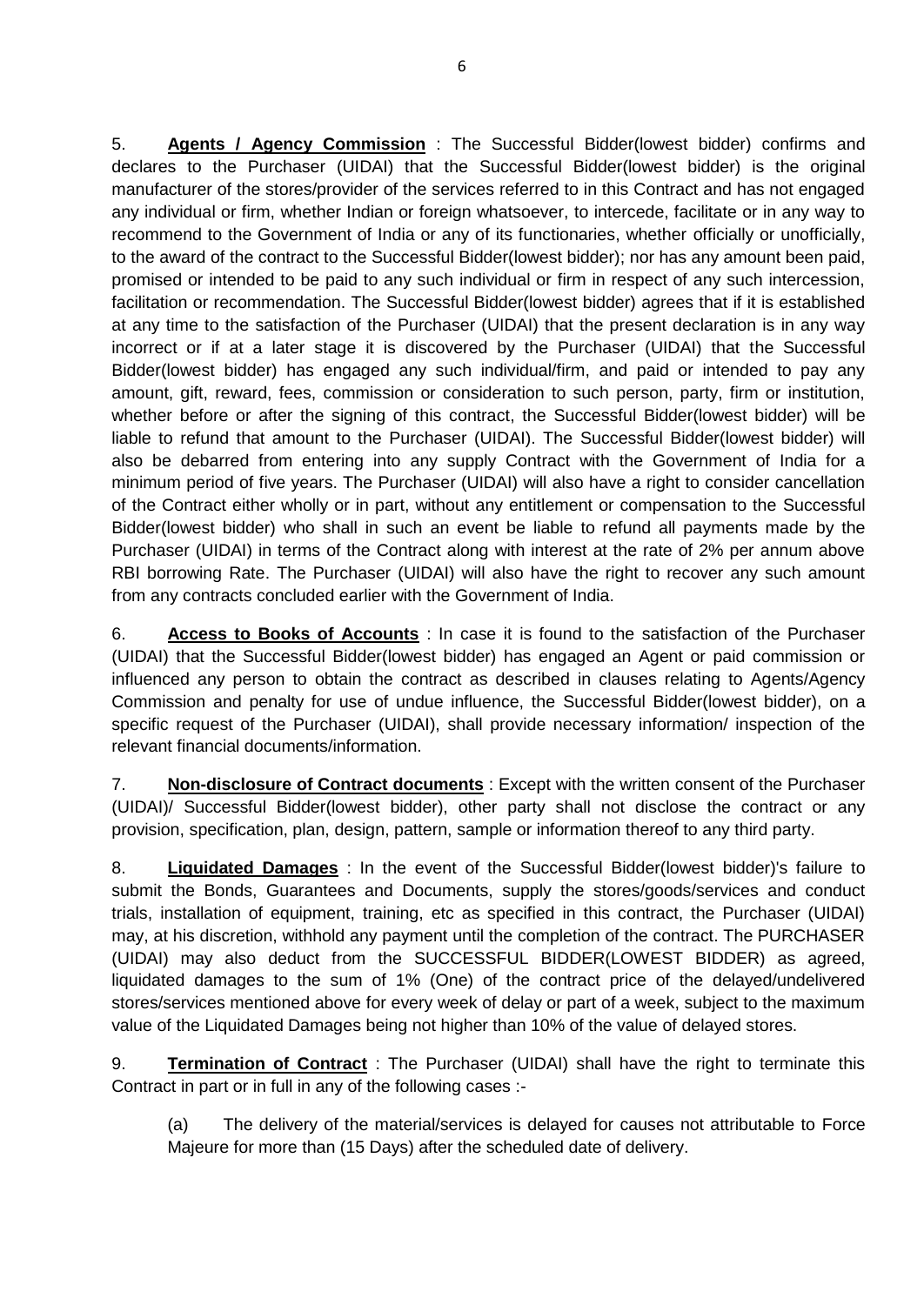(b) The Successful Bidder(lowest bidder) is declared bankrupt or becomes insolvent.

(c) The delivery of material / services is delayed due to causes of Force Majeure by more than (**01** month) provided Force Majeure clause is included in contract.

(d) The Purchaser (UIDAI) has noticed that the Successful Bidder(lowest bidder) has utilised the services of any Indian/Foreign agent in getting this contract and paid any commission to such individual/company etc.

(e) As per decision of the Arbitration Tribunal.

10. **Notices** : Any notice required or permitted by the contract shall be written in the English language and may be delivered personally or may be sent by FAX or registered pre-paid mail/airmail, addressed to the last known address of the party to whom it is sent.

11. **Transfer and Sub-letting** : The Successful Bidder(lowest bidder) has no right to give, bargain, sell, assign or sublet or otherwise dispose of the Contract or any part thereof, as well as to give or to let a third party take benefit or advantage of the present Contract or any part thereof.

12. **Patents and other Industrial Property Rights** : The prices stated in the present Contract shall be deemed to include all amounts payable for the use of patents, copyrights, registered charges, trademarks and payments for any other industrial property rights. The Successful Bidder(lowest bidder) shall indemnify the Purchaser (UIDAI) against all claims from a third party at any time on account of the infringement of any or all the rights mentioned in the previous paragraphs, whether such claims arise in respect of manufacture or use. The Successful Bidder(lowest bidder) shall be responsible for the completion of the supplies including spares, tools, technical literature and training aggregates irrespective of the fact of infringement of the supplies, irrespective of the fact of infringement of any or all the rights mentioned above.

13) **Amendments** : No provision of present Contract shall be changed or modified in any way (including this provision) either in whole or in part except by an instrument in writing made after the date of this Contract and signed on behalf of both the parties and which expressly states to amend the present Contract.

## 14) **Taxes and Duties :**

(a) **The bidders are required to quote the prices on 'All Inclusive' basis i.e. the quoted prices shall be inclusive of all Govt. taxes & levies applicable, freight charges, insurance charges, packing charges, installation Charges etc.** The rate and the nature of Tax applicable at the time of supply and included in the quoted prices should be shown separately. Taxes will be paid to the Successful Bidder(lowest bidder) at the rate at which it is liable to be assessed or has actually been assessed provided the transaction of sale / services is legally liable to sales tax / service tax and the same is payable as per the terms of the contract.

(b). If a Bidder is exempted from payment of any duty/tax upto any value of supplies from them, he should clearly state that no such duty/tax will be charged by him up to the limit of exemption which he may have. If any concession is available in regard to rate/quantum of any Duty/tax, it should be brought out clearly. Stipulations like, the said duty/tax was presently not applicable but the same will be charged if it becomes leviable later on, will not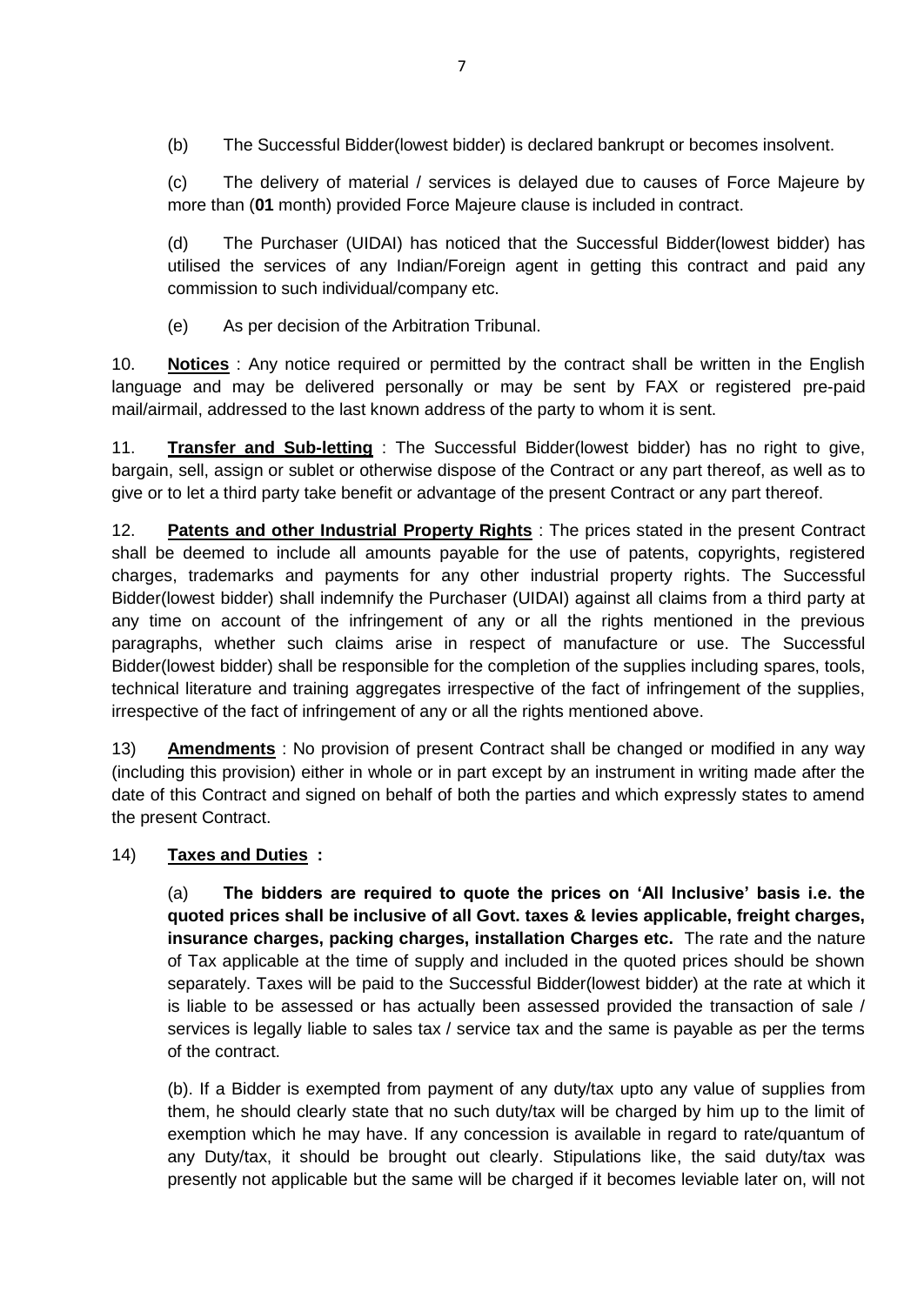be accepted unless in such cases it is clearly stated by a Bidder that such duty/tax will not be charged by him even if the same becomes applicable later on. In respect of the Bidders, who fail to comply with this requirement, their quoted prices shall be loaded with the quantum of such duty/tax which is normally applicable on the item in question for the purpose of comparing their prices with other Bidders.

(c). Any change in any duty/tax upward/downward as a result of any statutory variation in excise taking place within contract terms shall be allowed to the extent of actual quantum of such duty/tax paid by the supplier. Similarly, in case of downward revision in any duty/tax, the actual quantum of reduction of such duty/tax shall be reimbursed to the Purchaser (UIDAI) by the Successful Bidder(lowest bidder). All such adjustments shall include all reliefs, exemptions, rebates, concession etc. if any obtained by the Successful Bidder(lowest bidder).

15. **Performance Guarantee**: The bidder will be required to furnish a Performance Bank Guarantee by way of Bank Guarantee through a Public Sector Bank or a private sector bank authorised to conduct government business for a sum equal to 10 % of the contract value within 05 days of signing of the contract valid for a period of 60 days beyond contract period.

16. **Tolerance clause** – To take care of any change in the requirement during the period starting from issue of TENDER ENQUIRY till placement of the contract, Purchaser (UIDAI) reserves the right to **50%** plus/minus increase or decrease the quantity of the required goods / services upto that limit without any change in the terms & conditions and prices quoted by the Supplier (lowest bidder). While awarding the contract, the quantity ordered will be increased or decreased by the Purchaser (UIDAI) within this tolerance limit.

17(a). **Payment Terms -** It will be mandatory for the Bidders to indicate their bank account numbers and other relevant e-payment details so that payments could be made through ECS/EFT mechanism instead of payment through cheques, wherever feasible. The payment will be made as per the following terms, on production of the requisite documents:

(a). Payment will be made on successful execution of each supply order to the entire satisfaction of UIDAI.

(b). Amount of LD / Risk Expense etc., if any, will be deducted from the billing amount.

17(b). **Advance Payments**: No advance payment(s) will be made in any case whatsoever.

## 18. **Paying Authority**:

# (a). **PAO, UIDAI HQ, Planning Commission, 2nd Floor, Tower-1, Jeevan Bharti Building, Connaught Place, New Delhi – 110 001.**

The payment of bills will be made on submission of the following documents, whichever applicable, by the Successful Bidder(lowest bidder) to the Paying Authority along with the bill:

i. Ink-signed copy of contingent bill / Successful Bidder(lowest bidder)'s bill.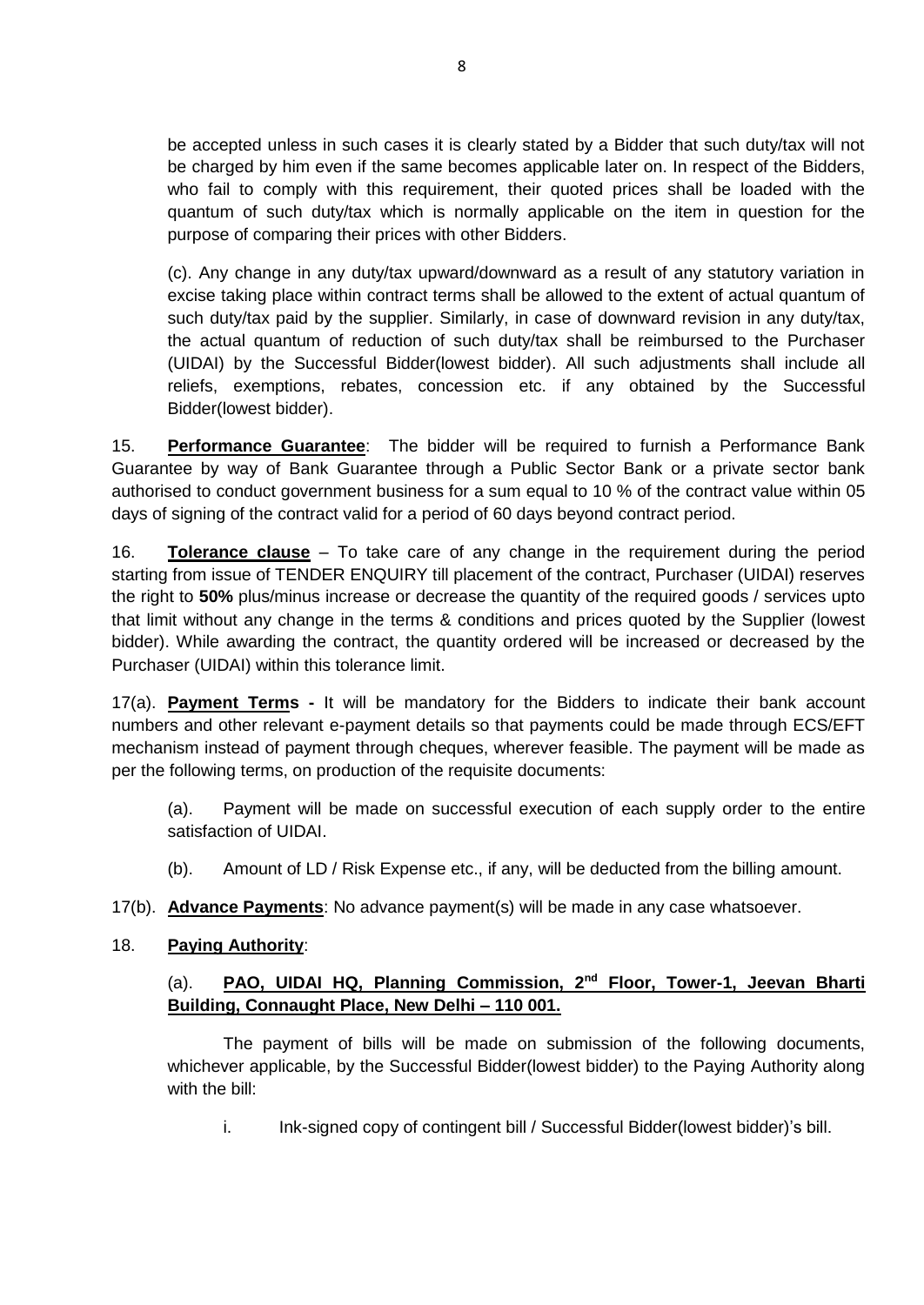ii. Ink-signed copy of Commercial invoice / Successful Bidder(lowest bidder)'s bill.

iii. Details for electronic payment viz Account holder's name, Bank name, Branch name and address, Account type, Account number, IFSC code, MICR code (if these details are not incorporated in contract).

- iv. Any other document / certificate that may be provided for in the contract.
- v. User Acceptance, where applicable.
- vi. Certificate mentioned at Para 19 (c) (Fall Clause).
- vii. Quantity / Life certificate of the equipment to be enclosed with the bill.

### **19. Fall clause -**

(a). The price charged for the stores / services to be supplied under the contract by the Contractor shall in no event exceed the lowest prices at which the contractor sells the stores / services or offer to sell stores / services of identical description to any persons / Organisation including the purchaser or any department of the Central government or any Department of state government or any statutory undertaking the central or state government as the case may be during the period till performance of all supply Orders placed during the currency of the Supply Order is completed.

(b). If at any time, during the said period the contractor reduces the sale price, sells or offer to sell such stores / services to any person / organisation including the purchaser or any Deptt, of central Govt. or any Department of the State Government or any Statutory undertaking of the Central or state Government as the case may be at a price lower than the price chargeable under the contract, the Successful Bidder forthwith notify such reduction or sale or offer of sale to the Director General of Supplies & Disposals and the price payable under the contract for the stores / services of such reduction of sale or offer of the sale shall stand correspondingly reduced. The above stipulation will, however, not apply to:--

i. Exports by the contractor.

ii. Sale of goods as original equipment at price lower than the prices charged for normal replacement.

iii. Sale of goods such as drugs which have expiry dates.

iv. Sale of goods / services at lower price on or after the date of completion of sale/placement of the order of goods / services by the authority concerned under the existing or previous contracts as also under any previous contracts entered into with the Central or State Govt. Depts, including their undertakings excluding joint sector companies and/or private parties and bodies.

(c). The Successful Bidder (lowest bidder) shall furnish the following certificate to the UIDAI along with bill for payment for supplies made against the contract – "We certify that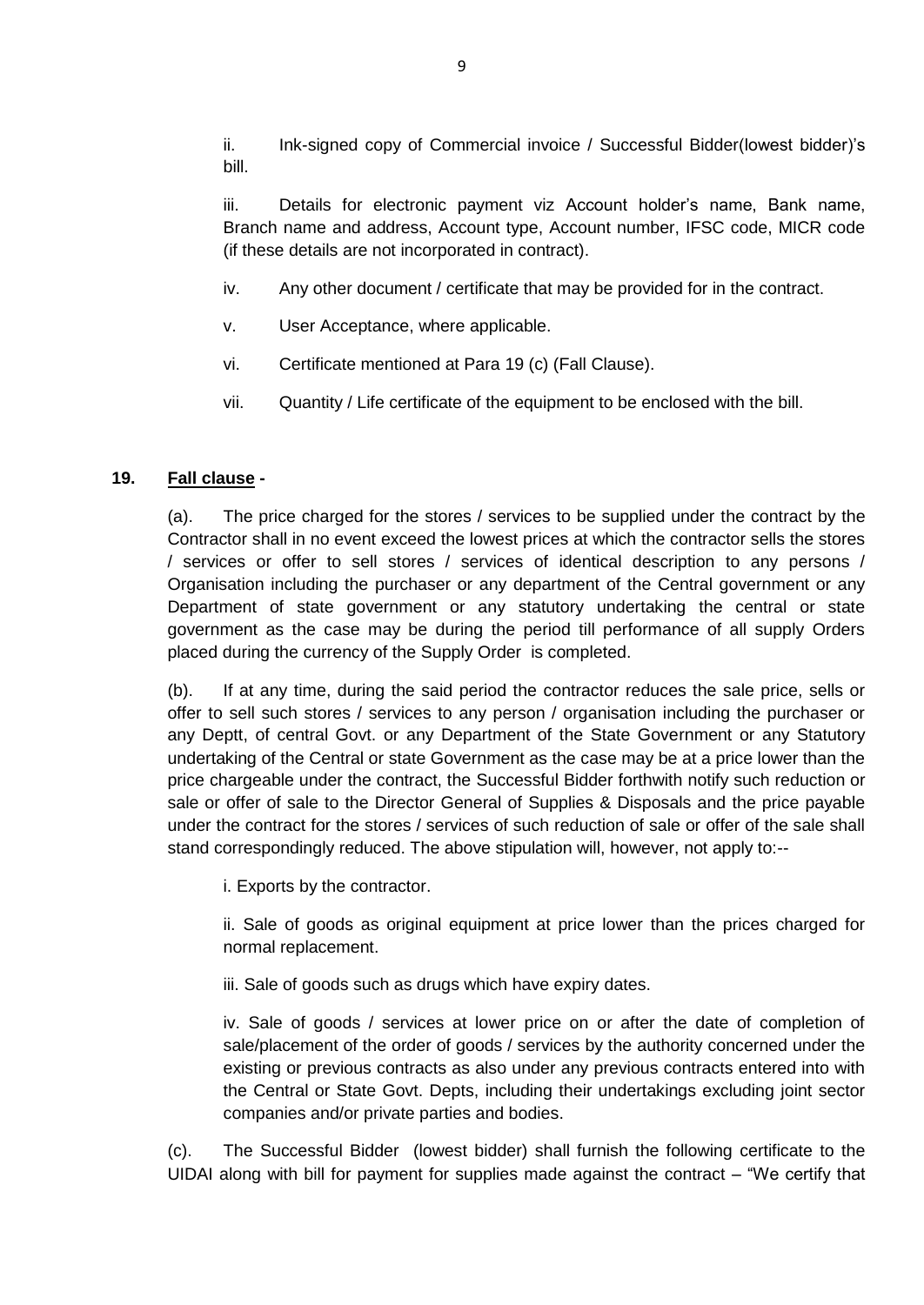there has been no reduction in sale price of the stores/ services of description identical to the stores / services supplied to the Government under the contract herein and such stores / services have not been offered/sold by me/us to any person/organisation including the purchaser or any department of Central Government or any Department of a state Government or any Statutory Undertaking of the Central or state Government as the case may be upto the date of bill/the date of completion of supplies against all supply orders placed during the currency of the contract at price lower than the price charged to the government under the contract except for quantity of stores / services categories under subclauses (a),(b) and (c) of sub-para (ii) above details of which are given below - ........".

### 20. **Risk & Expense clause –**

(a). Should the stores / services or any instalment thereof not be delivered with the time or time specified in the contract documents, or if defective delivery is made in respect of the stores / services or any instalment thereof, the Purchaser (UIDAI) shall, after granting the Successful Bidder(lowest bidder) 45 days to cure the breach, be at liberty, without prejudice to the right to recover liquidated damages as a remedy for breach of contract, declare the contract as cancelled either wholly or to the extent of such default.

(b). Should the stores / services or any installment thereof not perform in accordance with the specifications / parameters provided by the SUCCESSFUL BIDDER(LOWEST BIDDER) during the check proof tests to be done in the PURCHASER (UIDAI)'s country, the PURCHASER (UIDAI) shall be at liberty, without prejudice to any other remedies for breach of contract, to cancel the contract wholly or to the extent of such default.

(c). In case of a material breach that was not remedied within 45 days, the PURCHASER (UIDAI) shall, having given the right of first refusal to the SUCCESSFUL BIDDER(LOWEST BIDDER) be at liberty to purchase, manufacture, or procure from any other source as he thinks fit, other stores / services of the same or similar description to make good:-

i. Such default.

ii. In the event of the contract being wholly determined the balance of the stores / services remaining to be delivered thereunder.

(d). Any excess of the purchase price, cost of manufacturer, or value of any stores procured from any other Successful Bidderas the case may be, over the contract price appropriate to such default or balance shall be recoverable from the SUCCESSFUL BIDDER(LOWEST BIDDER). Such recoveries shall not exceed **10%** of the value of the contract."

21. **Force Majeure**: Should any Force Majeure circumstances arise, each of the contracting party shall be excused for the non-fulfilment or for the delayed fulfilment of any of its contractual obligations, if the affected party within (**30 days**) of its occurrence informs the other party in writing. Force Majeure shall mean fires, floods, natural disasters or other acts, that are unanticipated or unforeseeable, and not brought about at the instance of the party claiming to be affected by such event, or which, if anticipated or foreseeable, could not be avoided or provided for, and which has caused the non-performance or delay in performance, such as war, turmoil, strikes, sabotage, explosions, quarantine restriction beyond the control of either party. A party claiming Force Majeure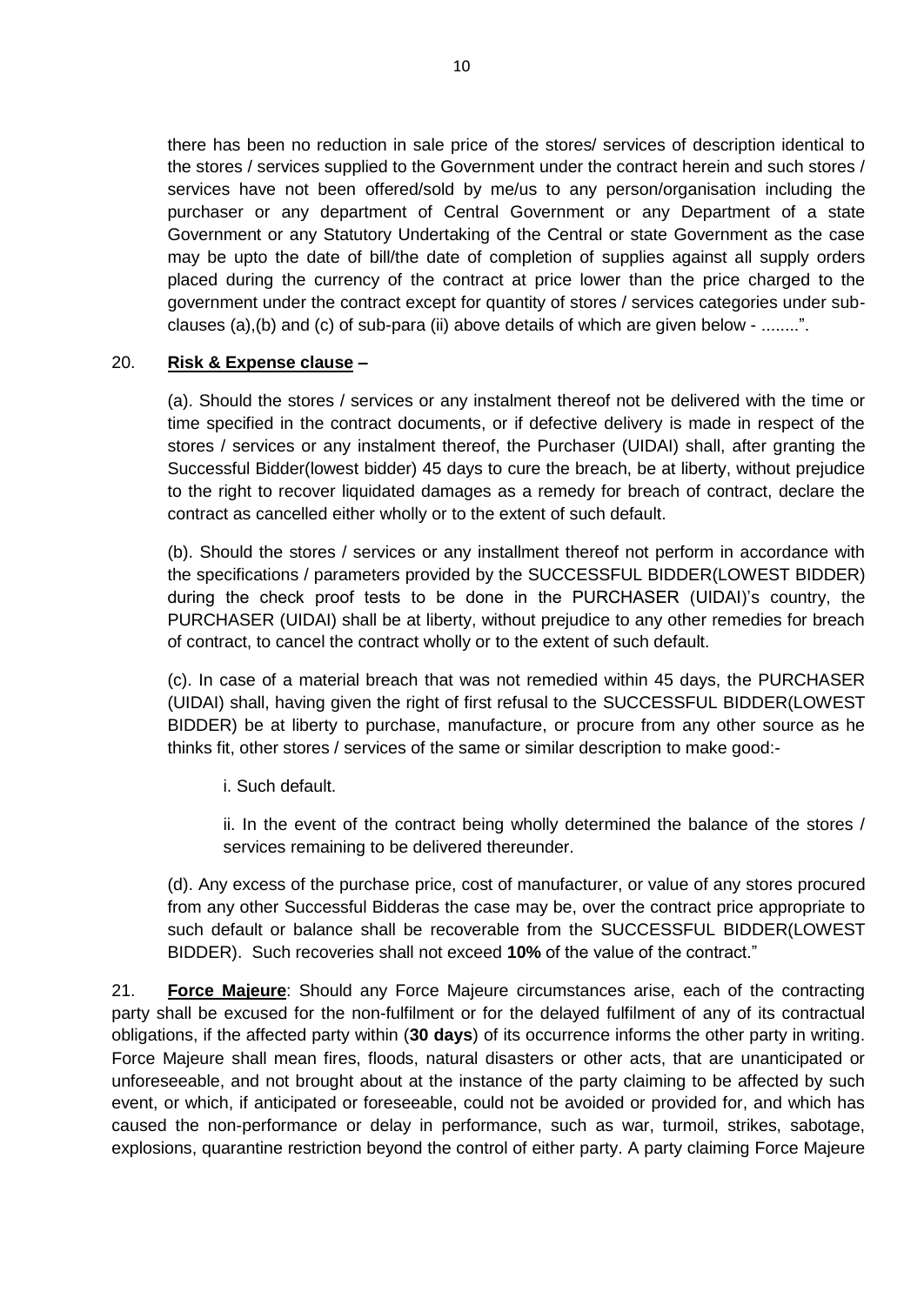shall exercise reasonable diligence to seek to overcome the Force Majeure event and to mitigate the effects thereof on the performance of its obligations under this contract.

22. **Specification**: The Successful Bidder (lowest bidder) guarantees to meet the specifications as per Part-II of this contract. In case of items where make/model has been specified, the Successful Bidder (lowest bidder) shall offer items of same make/model. However, in case of non availability of same make/model, optional make/model of equal/higher specification may be quoted. Acceptance of the same will be subject to approval of the competent authority.

23. **OEM Certificate**: In case the Bidder is not the OEM, the agreement certificate with the OEM for sourcing the equipments shall be mandatory.

24. **Earliest Acceptable Year of Manufacture**: Quantity/Life certificate will need to be enclosed with the Bill.

25. **Claims**: The following Claims clause will form part of the contract placed on successful Bidder –

a. The claims may be presented either: (a) on quantity of the stores, where the quantity does not correspond to the quantity shown in the Packing List/Insufficiency in packing, or (b) on quality of the stores, where quality does not correspond to the quality mentioned in the contract.

b. The quantity claims for deficiency of quantity shall be presented within 45 days of completion of JRI and acceptance of goods.

c. The quality claims for defects or deficiencies in quality noticed during the JRI shall be presented within 45 days of completion of JRI and acceptance of goods. Quality claims shall be presented for defects or deficiencies in quality noticed during warranty period earliest but not later than 45 days after expiry of the guarantee period.

d. The description and quantity of the stores are to be furnished to the Successful Bidder(lowest bidder) along with concrete reasons for making the claims. Copies of all the justifying documents shall be enclosed to the presented claim. The Successful Bidder(lowest bidder) will settle the claims within 45 days from the date of the receipt of the claim at the Successful Bidder(lowest bidder)'s office, subject to acceptance of the claim by the Successful Bidder(lowest bidder). In case no response is received during this period the claim will be deemed to have been accepted.

e. The Successful Bidder(lowest bidder) shall collect the defective or rejected goods from the location nominated by the Purchaser (UIDAI) and deliver the repaired or replaced goods at the same location under Successful Bidder(lowest bidder)'s arrangement.

f. Claims may also be settled by reduction of cost of goods under claim from bonds submitted by the Successful Bidder(lowest bidder) or payment of claim amount by Successful Bidder(lowest bidder) through demand draft drawn on an Indian Bank, in favour of Principal Controller/Controller of Defence Accounts concerned.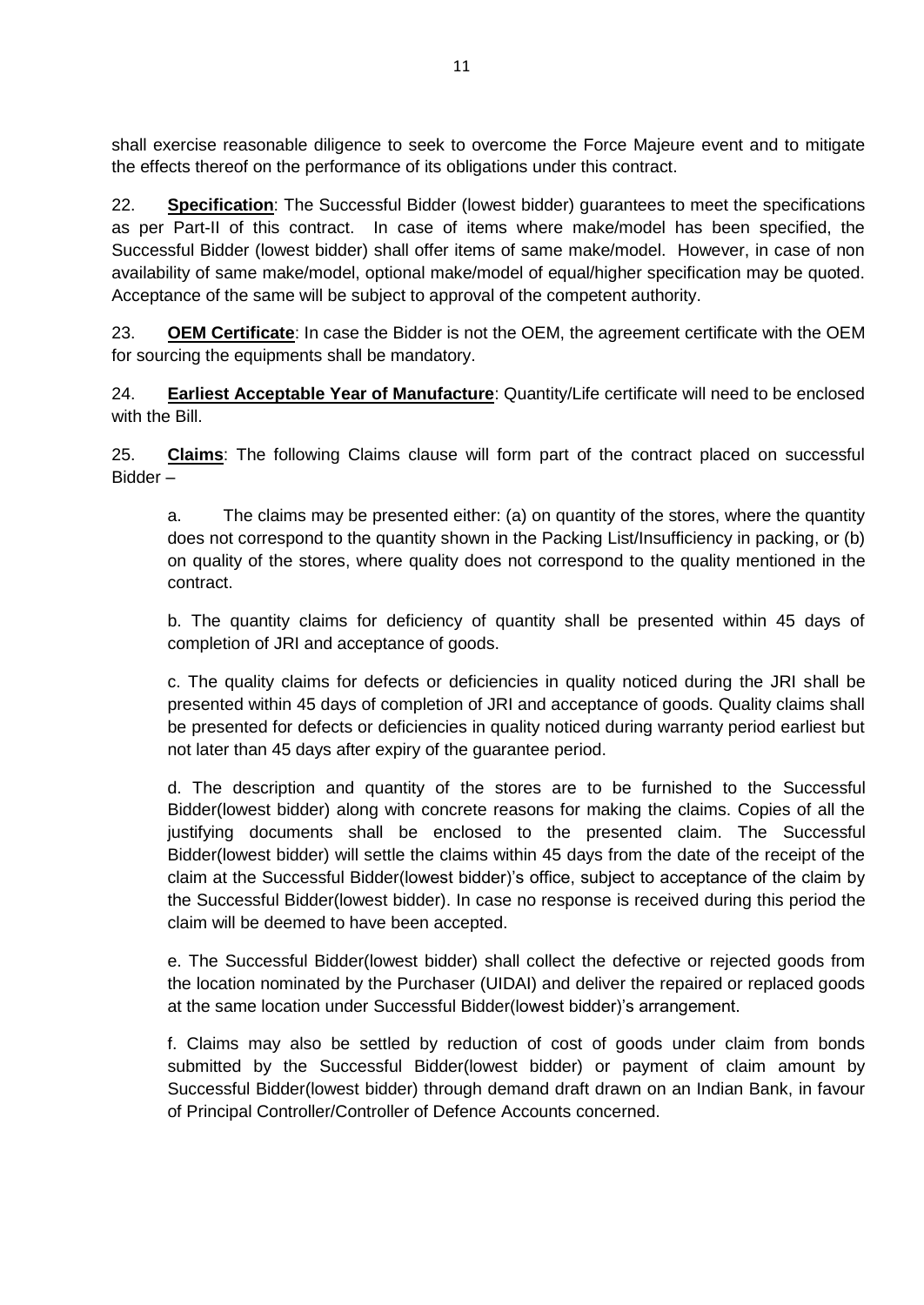g. The quality claims will be raised solely by the Purchaser (UIDAI) and without any certification/countersignature by the Successful Bidder(lowest bidder)'s representative stationed in India.

26. **Quality**: The quality of the stores delivered according to the present Contract shall correspond to the technical conditions and standards valid for the deliveries of the same stores for in Successful Bidder(lowest bidder)'s country or specifications enumerated as per TENDER ENQUIRY and shall also include therin modification to the stores suggested by the Purchaser (UIDAI). Such modifications will be mutually agreedto. Successful Bidder(lowest bidder) confirms that the stores to be supplied under this Contract shall be new i.e. not manufactured before (Year of Contract), and shall incorporate all the latest improvements and modifications thereto and spares of improved and modified equipment are backward integrated and interchangeable with same equipment supplied by the Successful Bidder(lowest bidder) in the past if any. The Successful Bidder(lowest bidder) shall supply an interchangeability certificate along with the changed part numbers wherein it should be mentioned that item would provide as much life as the original item.

27. **Inspection Authority**: The inspection will be carried out by authorised representative of UIDAI. The mode of Inspection will be Departmental Inspection/User Inspection/Joint Inspection/Self-certification.

28. **Warranty** : The following Warranty will form part of the contract placed on successful Bidder -

> i. The Successful Bidder(lowest bidder) warrants that the goods supplied under the contract confirm to technical specifications prescribed and shall perform according to the said technical specifications.

> ii. The Successful Bidder (lowest bidder) shall provide onsite 12 Months warranty from the date of acceptance of stores by Joint Receipt Inspection, wherever warranty is applicable.

29. **Onsite Support:** The Successful Bidder (lowest bidder) shall provide 05 years onsite support from the date of acceptance of stores by Joint Receipt Inspection.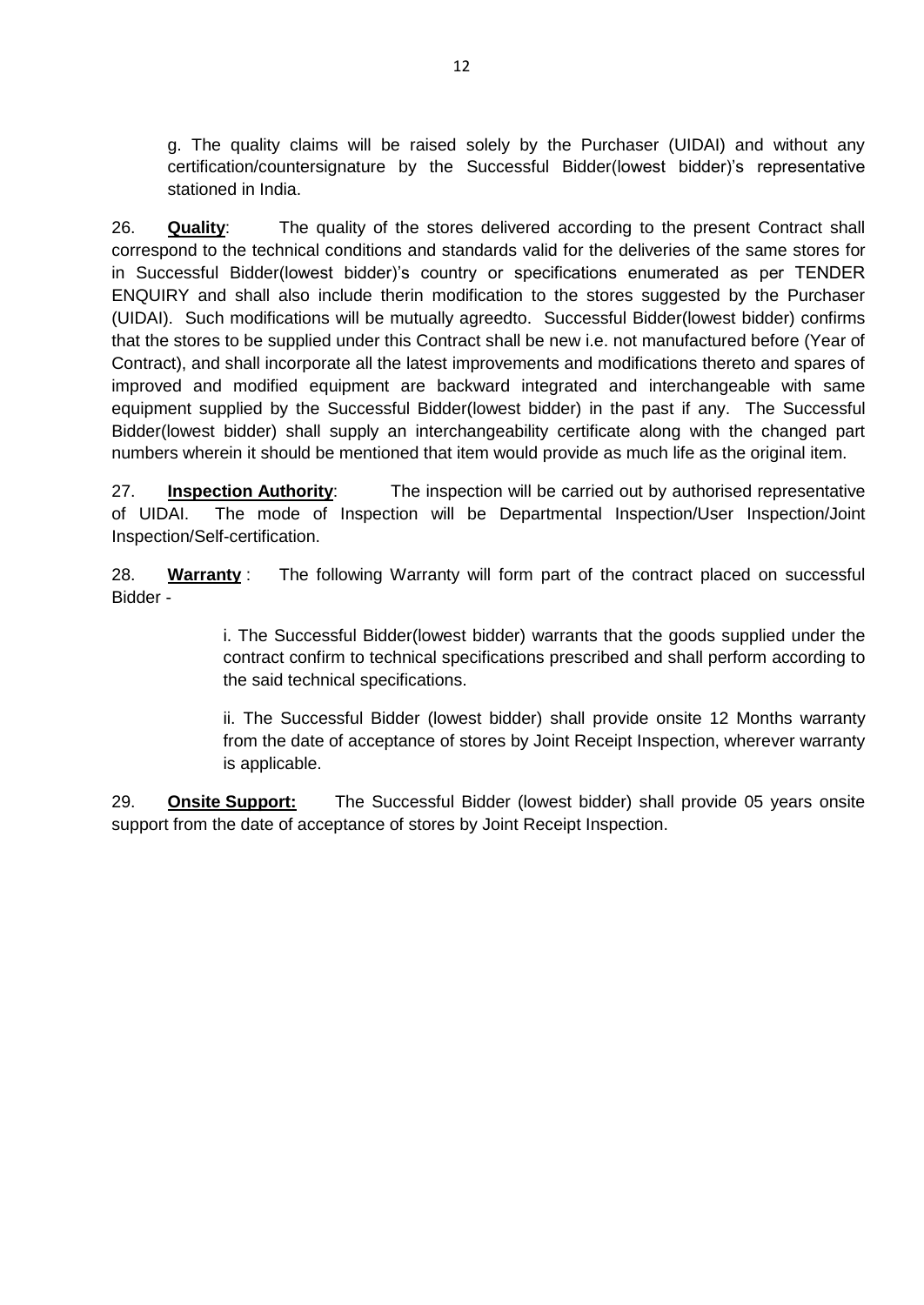### **Chapter III – Schedule of Requirements**

**1. Schedule of Requirements (SOR)** – Detailed SOR of the items to be included in the proposed Supply Order and Description / specifications of the required Items are indicated in **Appendix-'A'.**

2. **Scope of Supply Order**. The proposed Supply Order will be an agreement between the purchaser (UIDAI) and lowest bidder(s) (supplier) to supply the items included in this tender at specified prices, terms & conditions during the period of the rate contract. Rate Contract will be in the nature of a standing offer and neither any quantity nor any anticipated requirement is guaranteed. As the RC is a standing offer, either party (Successful Bidder(lowest bidder) or Purchaser (UIDAI)) can revoke it at any time after giving a reasonable notice (at least 30 days in advance) and opportunity. However, once a supply order is placed on the Successful Bidder for supply of a definite quantity in terms of the Supply Order during the validity period of the Supply Order that supply order becomes a valid and binding contract and the Successful Bidder will be bound to supply the ordered quantity. In case the requisite equipment are not supplied or tested/commissioned as order in the Supply Order, the Performance Security shall stand forfeited.

3. **Delivery Period** – The successful bidder / contractor will require to sign an agreement with the Purchaser (UIDAI) within 05 working days from the date of written intimation to this effect. Supply order will be issued against the contract agreement for procurement of contracted items on as required basis. Delivery period for supply of items will be mentioned separately in each supply order which would normally be 07 days from the date of issue of supply order. Please note that Contract can be cancelled unilaterally by the Purchaser (UIDAI) in case contracted items are not received within the contracted delivery period. Extension of contracted delivery period will be at the sole discretion of the Purchaser (UIDAI), with applicability of LD clause. Non-execution of supply order by stipulated time frame will render liable to forfeiture of Performance Guarantee of the bidder awarded the Supply Order.

4. **Consignee details** – UIDAI HQ, Planning Commission, Tower-1, 2<sup>nd</sup> Floor, Jeevan Bharti Building, Connaught Place, New Delhi-110 001.

8. **Contract Operating Authority**. Once the Supply Order is finalized, the same will be operated by UIDAI HQ, Administration Division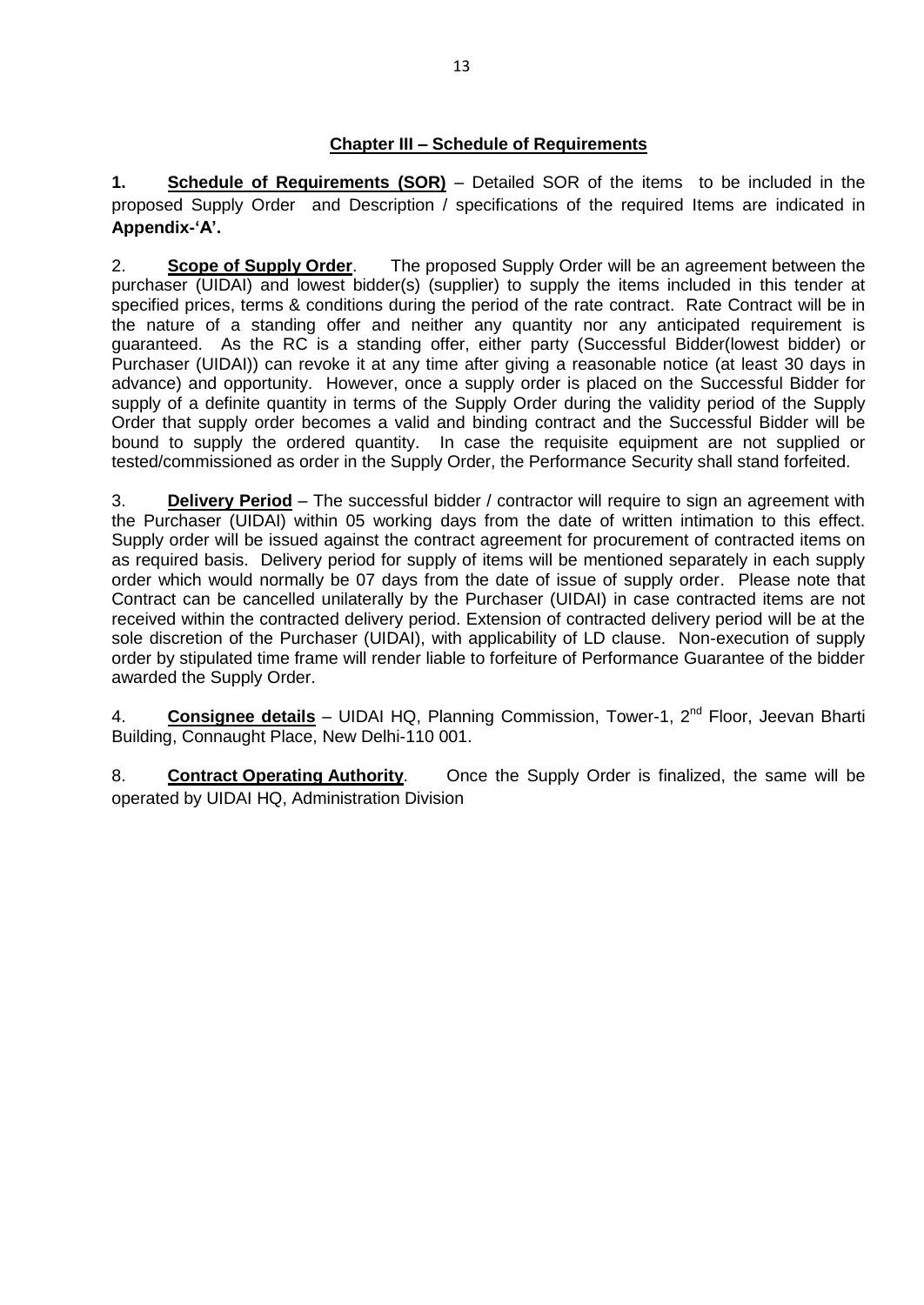## **Chapter- IV – Specifications and Allied Technical Details**

### **1. Technical Details:**

(a) Specifications of the Items to be included in the Supply Order are given in **Appendix-'A'** to this tender enquiry. The items offered by the bidders shall conform to these specifications failing which such tenders will be technically rejected.

**2. Eligibility Criteria:** The firm fulfilling the following eligibility criterions will considered for opening of their Financial-Bids:-

(a) The bidder may be an Indian firm, a partnership firm or a proprietary firm with 2 years experience. The requisite deed of formation/association/registration etc. should be submitted in support to establish legal entity/credentials of the bidders.

(b) Average annual financial turnover during the last three years, ending 31<sup>st</sup> Mar of the previous financial year from the date of opening of technical-bid, should not be less than **Rs. 50 Lakhs**. Documentary evidence to this effect duly attested should be submitted alongwith the technical bid.

(c) The firm must have successfully executed Rate Contract / Supply Orders of CISCO Switches as included in this Rate Contract to Govt. organisations with consolidated value of the Rate Contract / Supply Orders not less than Rs 25 Lakhs in any of the last three financial years.

(d) As documentary evidence of the eligibility criteria mentioned in subpara (b) above, copies of Rate Contracts / supply orders alongwith satisfactory contract / order execution report(s) issued by the concerned organization should be enclosed by the bidder with the Technical-Bid.

(e) Bidder must have valid VAT / Sales Tax Registration Certificate. A copy of the certificate alongwith receipt of the last premium paid should be enclosed with the Technical-Bid.

(f) Bidder must possess valid PAN Card. A copy of the same should be enclosed with the Technical-Bid.

(g) Compliance to the Schedule of Requirement.

3. **Two-Bid System** – The quotation must be submitted by the bidder under two-bid system i.e. Technical-Bid and Financial Bid to be submitted in separate sealed covers as per formats at **Appendix-'B'** and **Appendix-'C'**. The Technical Bid and Financial Bid both enclosed in separate sealed covers should be put together in a bigger sealed cover duly sealed superscribing as "Rate Contract for Supply, Installation, Testing and Commissioning of CISCO Switches and Related Peripherals to Unique Identification Authority of India, Planning Commission, New Delhi" and should be addressed to DD (Admin), UIDAI HQ., New Delhi. Bidders are also required to furnish clause by clause compliance of specifications bringing out clearly the deviations from specification, if any.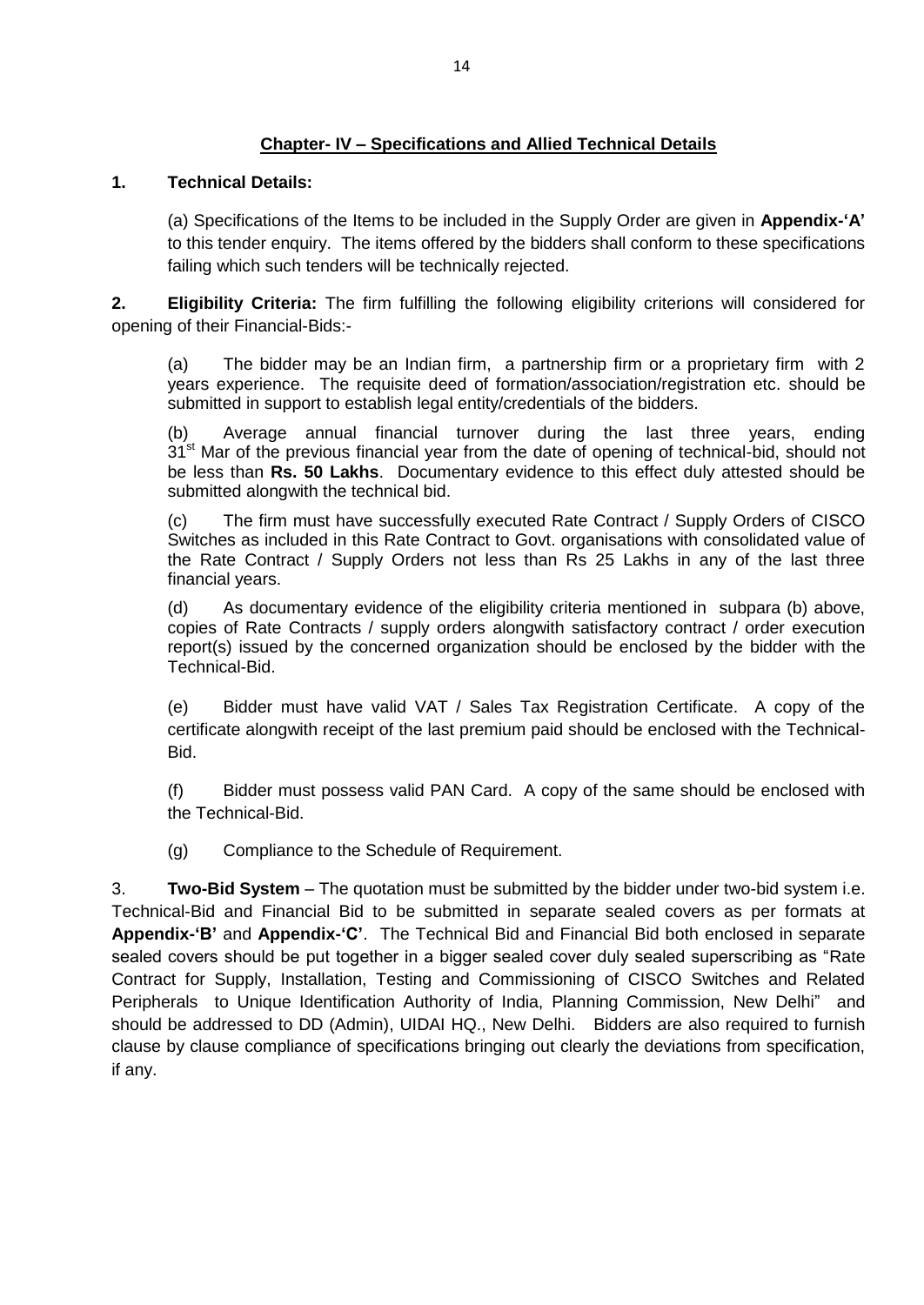### **Chapter- V – Price Schedule**

1. **Evaluation Criteria -** The broad guidelines for evaluation of Bids/Quotations will be as follows:

(a). Only those Bids will be evaluated which are found to be fulfilling all the eligibility and qualifying requirements of the TENDER ENQUIRY, both technically and commercially.

(b). In respect of Two-Bid system, the technical Bids forwarded by the Bidders will be evaluated by the Purchaser (UIDAI) with reference to the technical characteristics of the equipment/items and terms & conditions as mentioned in the TENDER ENQUIRY. The compliance of Technical Bids would be determined on the basis of the parameters specified in the TENDER ENQUIRY (**Appendix-'B'** also refers). **The Price Bids of only those Bidders will be opened whose Technical Bids would clear the technical evaluation.**

(c). The Lowest Bid will be decided upon the lowest price quoted by the particular Bidder as per the Price Format given at **Appendix-'C'** to this tender enquiry / TENDER ENQUIRY. Only one rate shall be quoted against each item in Financial Bid and items make / model / brief description/ specification and MRP shall also be indicated. Overwriting of prices should be avoided and in case any correction is done, the same must be countersigned.

The consideration of taxes and duties in evaluation process will be as follows:

i. All taxes and duties (including those for which exemption certificates are issued) quoted by the Bidders will be considered. The ultimate cost to the Purchaser (UIDAI) would be the deciding factor for ranking of Bids. **Bidders are required to quote all inclusive rates for the items included in the proposed Supply Order.** The quoted rates, once accepted, shall remain valid till completion of Supply Order.

(d). If there is a discrepancy between the unit price and the total price that is obtained by multiplying the unit price and quantity, the unit price will prevail and the total price will be corrected. If there is a discrepancy between words and figures, the amount in words will prevail for calculation of price.

(e). **The lowest bid will be decided based on** '**Price of Two Set" mentioned at Appendix 'C'** The Lowest Acceptable Bid will be considered further for placement of contract / Supply Order after complete clarification and price negotiations as decided by the Purchaser (UIDAI). The Purchaser (UIDAI) also reserves the right to do Apportionment of Quantity, if it is convinced that Lowest Bidder is not in a position to supply full quantity in stipulated time.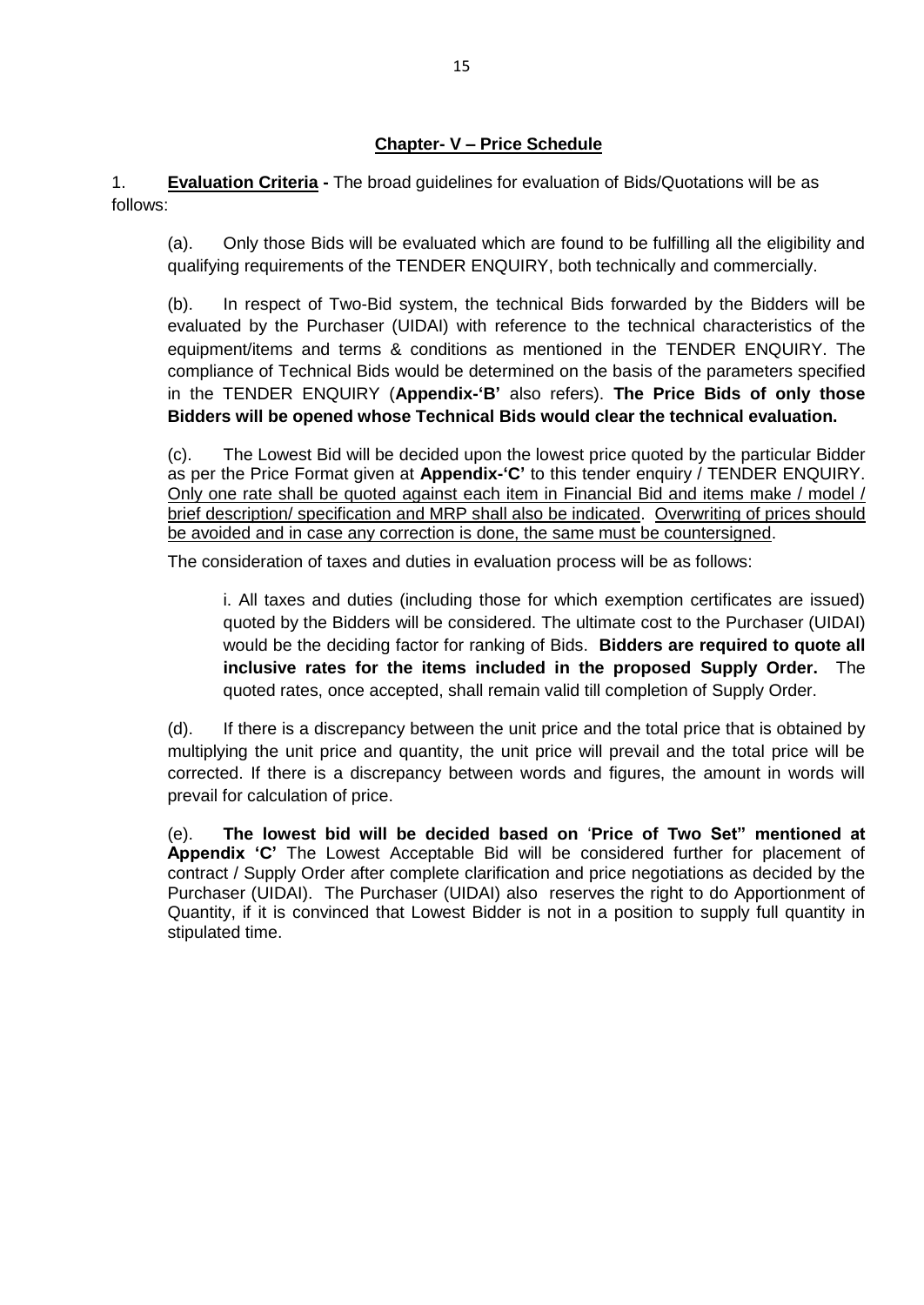#### **NAME OF PROJECT- Rate Contract for Supply, Installation, Testing and Commissioning of CISCO Switches and Related Peripherals to Unique Identification Authority of India, Planning Commission, New Delhi.**

| <b>Scope of Work</b> |                                                                                                                                                   |                |  |  |
|----------------------|---------------------------------------------------------------------------------------------------------------------------------------------------|----------------|--|--|
| SNo.                 | Configuration                                                                                                                                     | Qty            |  |  |
| 1.                   | WS- C2960S-24TS-L # Catalyst 2960s 24 GigE, 4x SFP LAN<br>Base, CAB-CONSOLE-USB, SMARTNET WITH 5 Years<br><b>Onsite Support and Installation.</b> | <b>21 Nos.</b> |  |  |
| 2.                   | GLC-SX-MMD-#1000BASE-SX SFP Transceiver Module<br>MMF 850nM DOM, With 5 Years Onsite Support and<br>Installation.                                 | <b>07 Nos.</b> |  |  |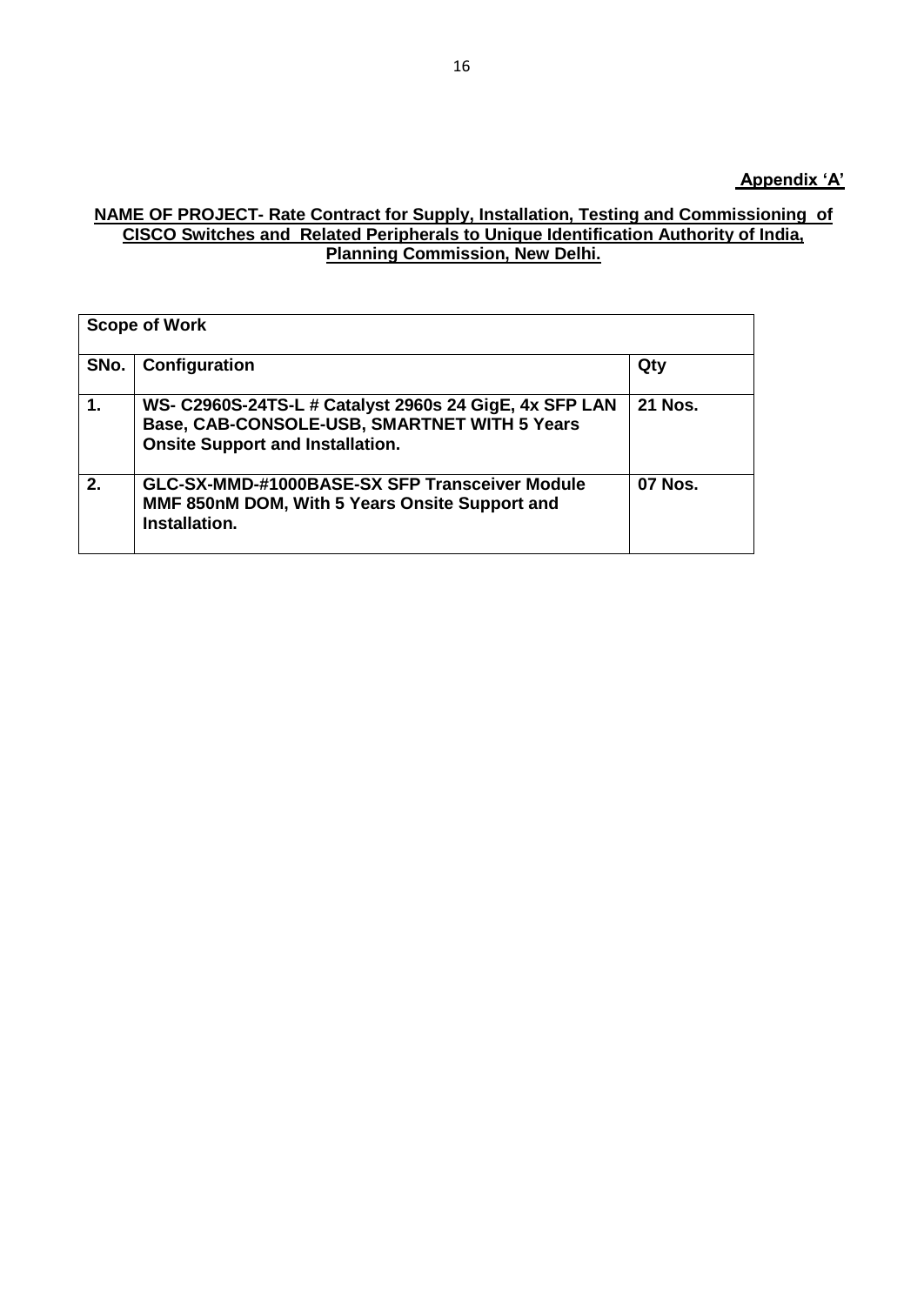# **Appendix-'B'**

## **FORMAT FOR SUBMISSION OF TECHNICAL BID**

| Srl. | <b>Tendered Parameters / Eligibility</b>                                                                                                                                                                                                                                                                         | <b>Details to</b>                     | <b>Documentary Evidence</b>                                                                                                                                                                                                                                                                                                                  | <b>Compliance</b>                |
|------|------------------------------------------------------------------------------------------------------------------------------------------------------------------------------------------------------------------------------------------------------------------------------------------------------------------|---------------------------------------|----------------------------------------------------------------------------------------------------------------------------------------------------------------------------------------------------------------------------------------------------------------------------------------------------------------------------------------------|----------------------------------|
|      | <b>Criteria</b>                                                                                                                                                                                                                                                                                                  | be<br>furnished<br>by the<br>tenderer | required to be attached                                                                                                                                                                                                                                                                                                                      | by the<br>tenderer<br>(Yes / No) |
| 1.   | The bidder may be an Indian firm,<br>a partnership firm or a proprietary<br>firm with 2 years experience                                                                                                                                                                                                         |                                       | The<br>requisite<br>deed<br>of<br>formation/association/regi<br>stration etc. should<br>be<br>submitted in support.                                                                                                                                                                                                                          |                                  |
| 2.   | Average Annual financial turnover<br>during last three years, ending 31 <sup>st</sup><br>Mar of the previous financial year,<br>should not be less than Rs. 50<br>Lakhs.                                                                                                                                         |                                       | Audited Balance Sheet for<br>the last three FYs to be<br>enclosed.                                                                                                                                                                                                                                                                           |                                  |
| 3    | The firm must have successfully<br>executed Rate Contract / Supply<br>Orders of CISCO Switches as<br>included in this Rate Contract to<br>Govt.<br>organisations<br>with<br>consolidated value of the Rate<br>Contract / Supply Orders not less<br>than Rs 25 Lakhs in any of the last<br>three financial years. |                                       | documentary evidence of<br>eligibility<br>criteria<br>the<br>mentioned in<br>subpara<br>(b) above, copies of Rate<br>Contracts / supply orders<br>alongwith<br>satisfactory<br>contract / order execution<br>report(s) issued by the<br>organization<br>concerned<br>should be enclosed by<br>with<br>the<br>bidder<br>the<br>Technical-Bid. |                                  |
| 4.   | Bidder must have valid VAT /<br>Sales Tax Registration Certificate.                                                                                                                                                                                                                                              |                                       | A copy of the certificate<br>alongwith receipt of last<br>premium paid should be<br>enclosed.                                                                                                                                                                                                                                                |                                  |
| 5.   | Bidder must possess valid PAN<br>Card. A copy of the same should<br>be enclosed with the Technical-<br>Bid.                                                                                                                                                                                                      |                                       | A copy of the PAN Card<br>should be enclosed.                                                                                                                                                                                                                                                                                                |                                  |
| 6.   | Details of Earnest Money Deposit<br>(EMD) as per details given in para<br>14 of Chapter-1 of Tender Enquiry.<br>(Indicate DD/Pay Order<br>No.,<br>amount, date of issue and issuing                                                                                                                              |                                       | EMD to be submitted in<br>original.                                                                                                                                                                                                                                                                                                          |                                  |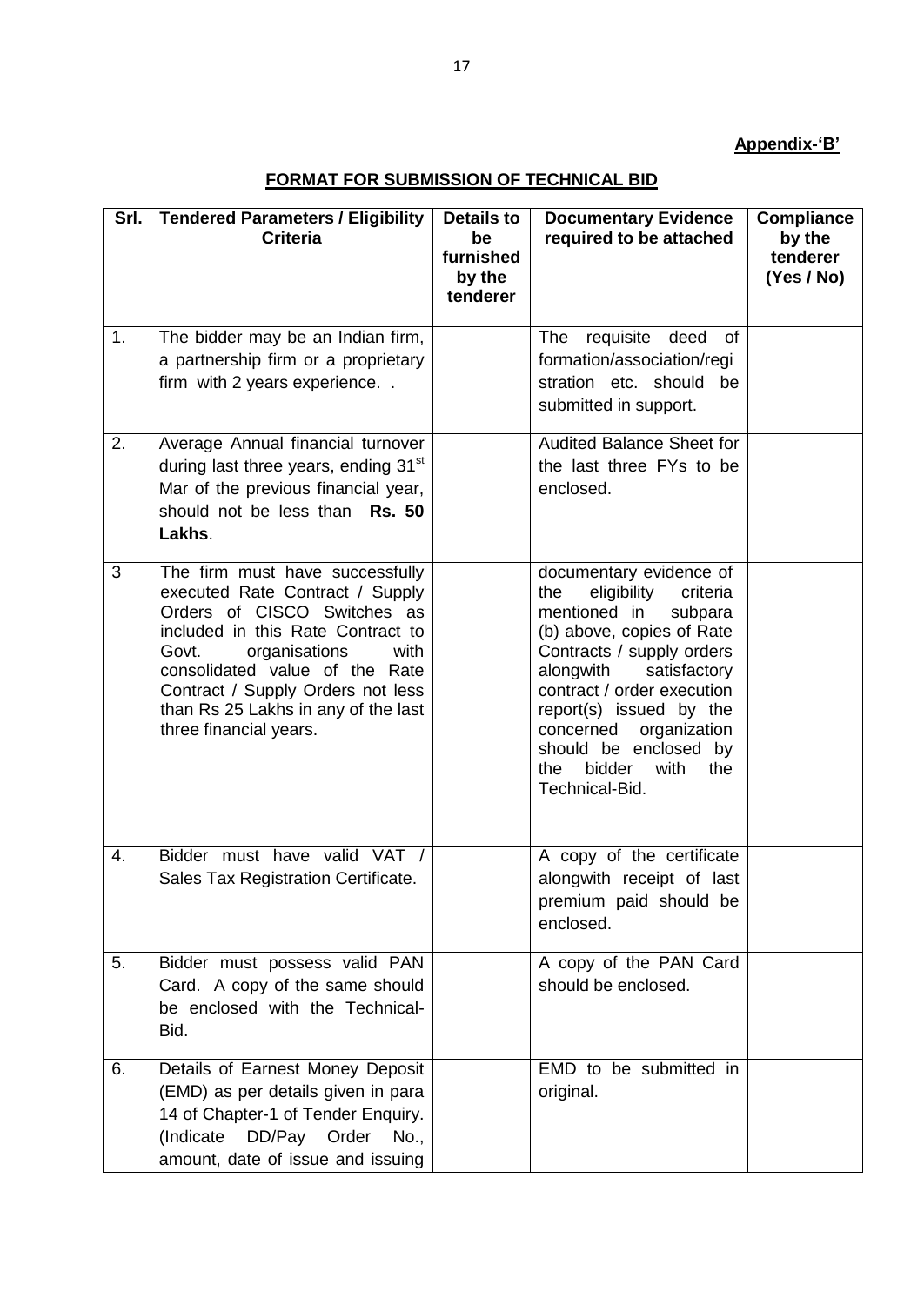|    | Bank/Branch).                                                  |                        |  |
|----|----------------------------------------------------------------|------------------------|--|
| 6  | Compliance to the Schedule of<br>Requirement                   | N/A                    |  |
|    | <b>OEM Certificate</b>                                         | <b>OEM Certificate</b> |  |
| 8. | Acceptance of All Terms &<br>Conditions of the Tender Enquiry. | N/A                    |  |

### **Undertaking:-**

- (a) It is certified that our Firm has not been blacklisted by any Govt. organization in the past.
- (b) It is further certified that we have inspected the office sites where the CISCO Switches and Related Peripherals are proposed to be installed.

(Signature of Bidder)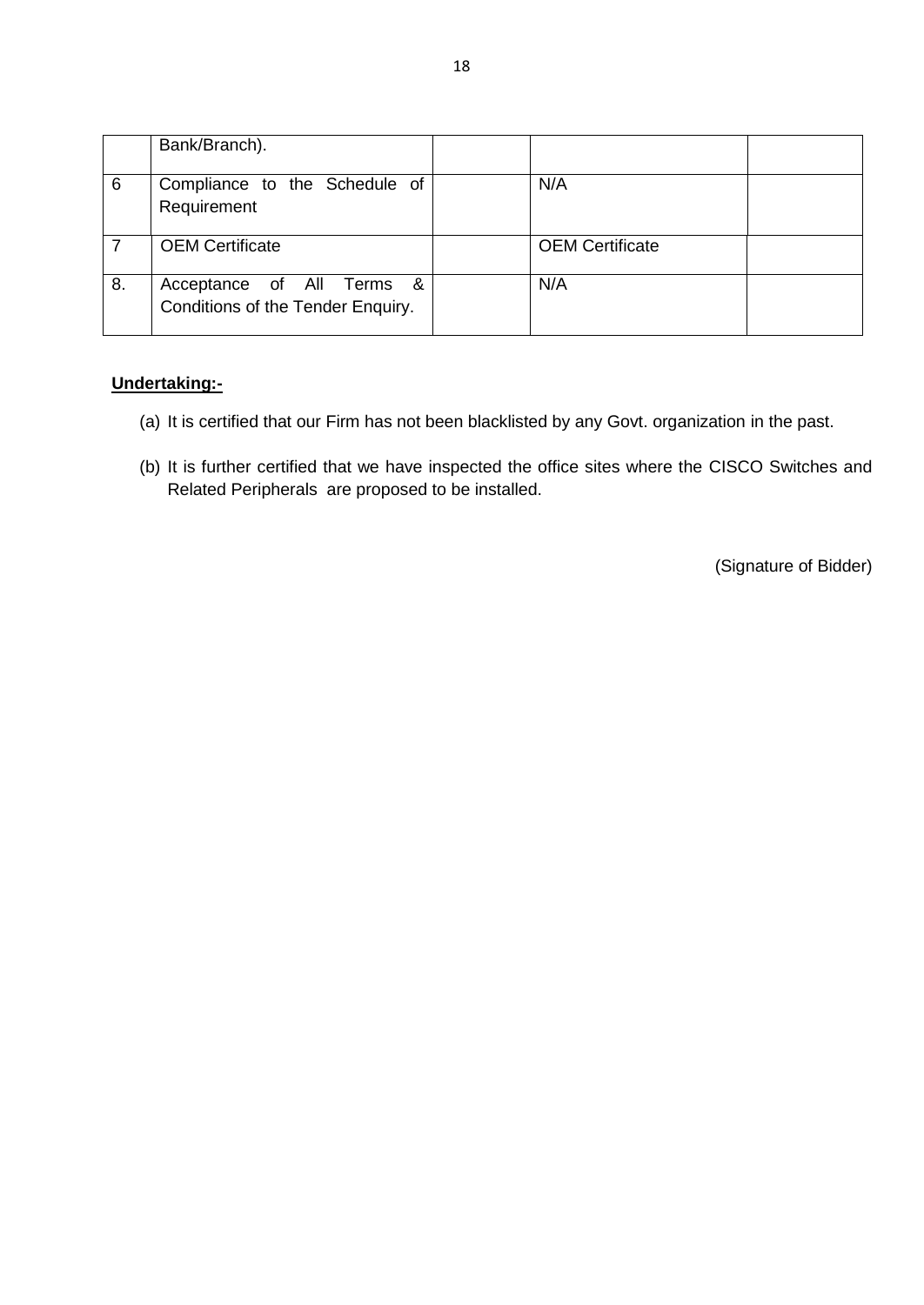### **Appendix 'C'**

### **FORMAT FOR SUBMISSION OF FINANCIAL BID**

**NAME OF PROJECT- Rate Contract for Supply, Installation, Testing and Commissioning of CISCO Switches and Related Peripherals for the Officers of Unique Identification Authority of India, Planning Commission, New Delhi.**

| SNo. | <b>Description</b>                                                                                                                                | <b>Unit</b> | Qty            | <b>Unit Rate</b><br>(All inclusive) | <b>MRP</b> of the<br><b>Product</b> | <b>Amount</b><br>(All inclusive) |
|------|---------------------------------------------------------------------------------------------------------------------------------------------------|-------------|----------------|-------------------------------------|-------------------------------------|----------------------------------|
| 1.   | WS- C2960S-24TS-L # Catalyst 2960s 24 GigE, 4x SFP<br>LAN Base, CAB-CONSOLE-USB, SMARTNET WITH 5<br><b>Years Onsite Support and Installation.</b> | 01 No.      | <b>21 Nos.</b> |                                     |                                     |                                  |
| 2.   | GLC-SX-MMD-#1000BASE-SX SFP Transceiver Module<br>MMF 850nM DOM, With 5 Years Onsite Support and<br>Installation.                                 | 01 No.      | <b>07 Nos.</b> |                                     |                                     |                                  |

Date :

Place : (Signature of the Bidder)